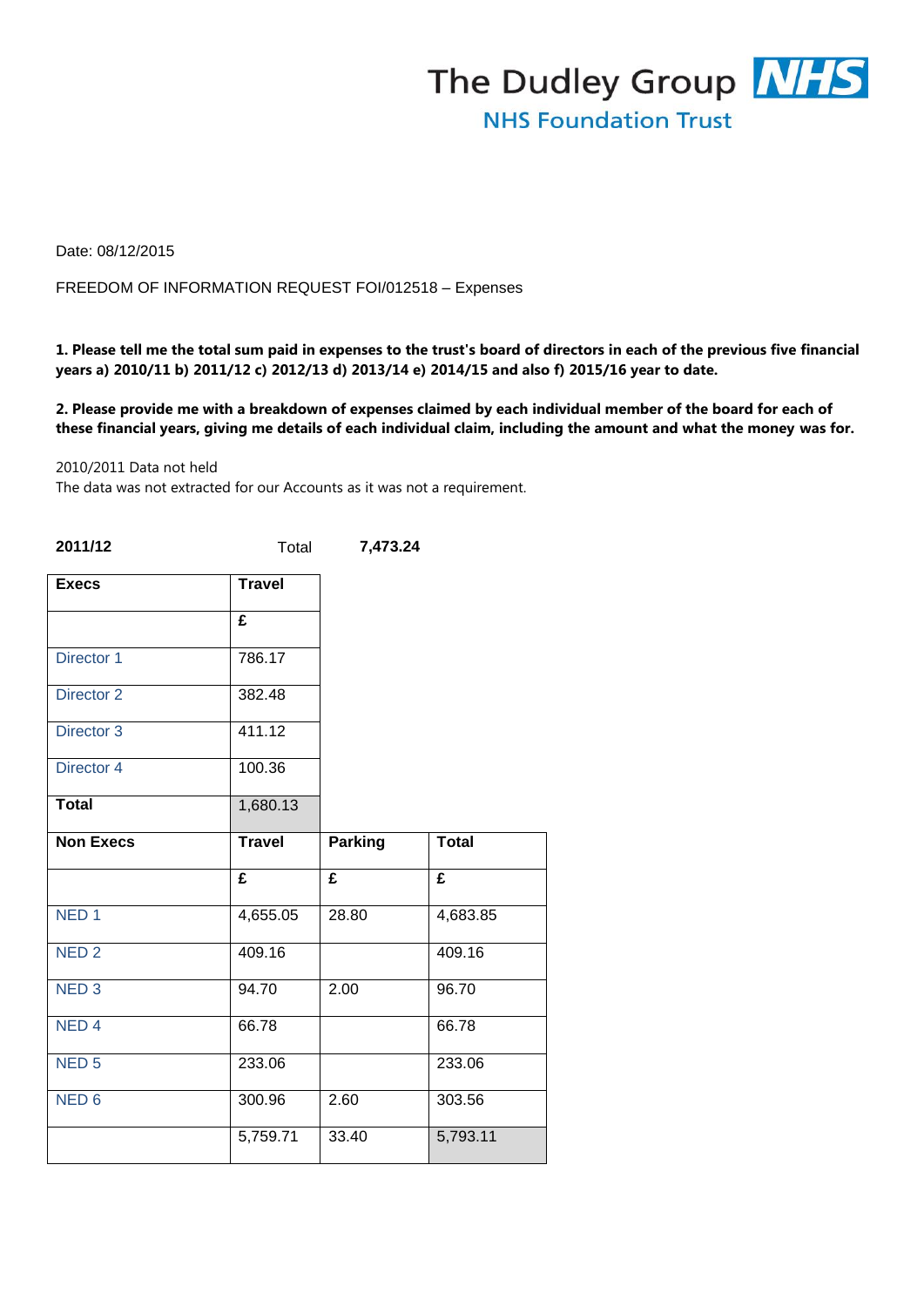| 2012/13 | Total | 7,654.31 |
|---------|-------|----------|
|---------|-------|----------|

| <b>Travel</b> | <b>Subsistence</b> | <b>Total</b>         |                            |
|---------------|--------------------|----------------------|----------------------------|
| £             | £                  | £                    |                            |
| 1,115.79      | 75.00              | 1,190.79             |                            |
| 865.44        | 75.00              | 940.44               |                            |
| 265.31        |                    | 265.31               |                            |
| 197.81        |                    | 197.81               |                            |
| 2,444.35      | 150.00             | 2,594.35             |                            |
| <b>Travel</b> | <b>Parking</b>     | <b>Miscellaneous</b> | <b>Total</b>               |
| £             | £                  | £                    | £                          |
| 2,274.17      |                    |                      | 2,274.17                   |
| 707.02        | 5.90               |                      | 712.92                     |
| 1,453.34      | 10.50              | 65.25                | 1,529.09                   |
| 206.70        |                    |                      | 206.70                     |
| 337.08        |                    |                      | 337.08                     |
|               |                    |                      | 5,059.96                   |
|               |                    |                      | 65.25<br>4,978.31<br>16.40 |

**2013/14** Total **9,939.93**

| <b>Execs</b>          | <b>Travel</b> | <b>Subsistence</b> | <b>Total</b> |
|-----------------------|---------------|--------------------|--------------|
|                       | £             | £                  | £            |
| Director 1            | 894.95        | 86.40              | 981.35       |
| Director 2            | 942.45        | 86.40              | 1,028.85     |
| Director <sub>3</sub> | 987.70        | 86.40              | 1,074.10     |
| Director 4            | 396.79        | 86.40              | 483.19       |
| Director <sub>5</sub> |               | 86.40              | 86.40        |
|                       | 3,221.89      | 432.00             | 3,653.89     |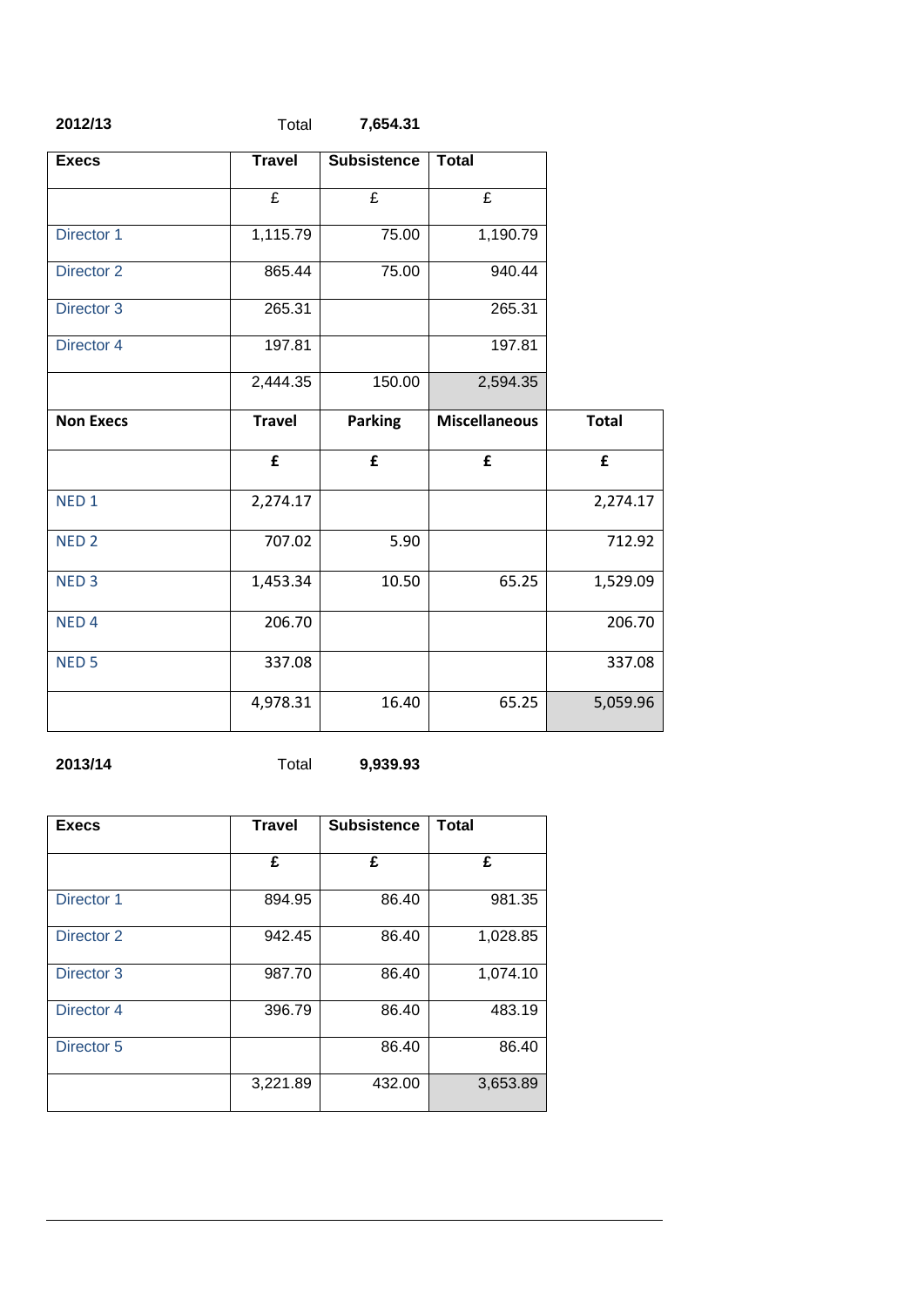| <b>Non Execs</b> | <b>Travel</b> | <b>Parking</b> | <b>Miscellaneous</b> | <b>Total</b> |
|------------------|---------------|----------------|----------------------|--------------|
|                  | £             | £              | £                    | £            |
| NED <sub>1</sub> | 4,413.09      | 6.00           |                      | 4,419.09     |
| NED <sub>2</sub> | 650.84        | 5.75           |                      | 656.59       |
| NED <sub>3</sub> | 742.22        |                | 2.38                 | 744.60       |
| NED <sub>4</sub> | 465.76        |                |                      | 465.76       |
|                  | 6,271.91      | 11.75          | 2.38                 | 6,286.04     |

**2014/15** Total **9,335.13**

| <b>Execs</b>     | <b>Travel</b>      |                |                      |              |
|------------------|--------------------|----------------|----------------------|--------------|
|                  | $\pmb{\mathsf{f}}$ |                |                      |              |
| Director 1       | 929.99             |                |                      |              |
| Director 2       | 184.96             |                |                      |              |
| Director 3       | 59.56              |                |                      |              |
| Director 4       | 304.04             |                |                      |              |
| Director 5       | 44.80              |                |                      |              |
| Director 6       | 1,714.00           |                |                      |              |
|                  | 3,237.35           |                |                      |              |
| <b>Non Execs</b> | <b>Travel</b>      | <b>Parking</b> | <b>Miscellaneous</b> | <b>Total</b> |
|                  | £                  | £              | $\mathbf f$          | £            |
| NED <sub>1</sub> | 2,567.76           |                |                      | 2,567.76     |
| NED <sub>2</sub> | 368.35             | 11.00          |                      | 379.35       |
| NED <sub>3</sub> | 1,218.97           | 15.20          | 3.98                 | 1,238.15     |
| NED <sub>4</sub> |                    | 44.80          |                      | 44.80        |
| NED <sub>5</sub> | 1,867.72           |                |                      | 1,867.72     |
|                  | 6,022.80           | 71.00          | 3.98                 | 6,097.78     |